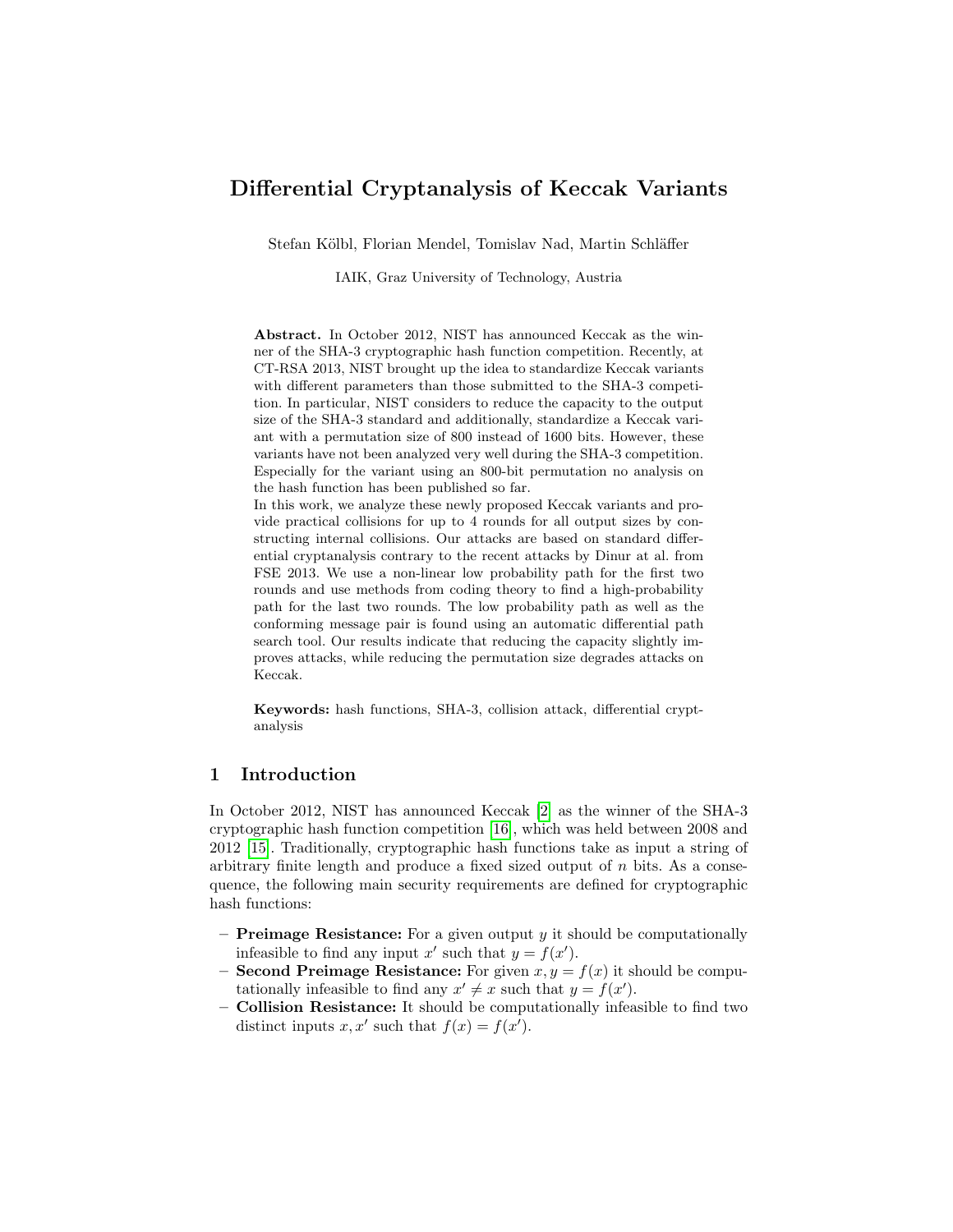| Variants | Hash Size | Capacity   | Permutation | Rounds         | Complexity | Reference |
|----------|-----------|------------|-------------|----------------|------------|-----------|
|          | 224       | 448        | 1600        | 4              | practical  | [8]       |
|          | 256       | 512        | 1600        | $\overline{4}$ | practical  | [8]       |
| Keccak   | 256       | 512        | 1600        | 5              | $2^{115}$  | $[9]$     |
| $(c=2n)$ | 384       | 768        | 1600        | 3              | practical  | $[9]$     |
|          | 384       | 768        | 1600        | $\overline{4}$ | $2^{147}$  | $[9]$     |
|          | 512       | 1024       | 1600        | 3              | practical  | $^{[9]}$  |
|          | 224       | 224        | 1600        | $\overline{4}$ | practical  | this work |
|          | 256       | 256        | 1600        | $\overline{4}$ | practical  | this work |
|          | 384       | 384        | 1600        | $\overline{4}$ | practical  | this work |
| Keccak   | 512       | 512        | 1600        | $\overline{4}$ | practical  | this work |
| $(c=n)$  | 224       | 224        | 800         | $\overline{4}$ | practical  | this work |
|          | 256       | 256        | 800         | $\overline{4}$ | practical  | this work |
|          | 384       | 384        | 800         | $\overline{4}$ | $2^{102}$  | this work |
| other    | all       | < 640      | 1600        | $\overline{4}$ | practical  | this work |
| variants | all       | $\leq 352$ | 800         | 4              | practical  | this work |

<span id="page-1-0"></span>Table 1. Summary of collision attacks on Keccak.

For any ideal hash function with  $n$ -bit output size, we can find preimages or second preimages with a complexity of  $2<sup>n</sup>$ , and collisions with a complexity of  $2^{n/2}$  using generic attacks. However, in practice the security of a hash function is not necessarily linked to the hash output size. This is addressed by the sponge construction [\[1\]](#page-11-3) which is the underlying design principle of Keccak. The sponge construction provides an internal capacity of c bits and allows an arbitrary hash value output size of n bits. Therefore, the security is given by  $s = \min(c/2, n)$ bits against (second-) preimage attacks and by  $s = \min(c/2, n/2)$  bits against collision attacks. As a consequence, the SHA-3 candidates of Keccak submitted to the competition were defined with a capacity of  $c = 2n$  bits.

At CT-RSA 2013, NIST proposed the idea to standardize Keccak variants with different parameters than those submitted to the SHA-3 competition. More specifically, NIST proposes to reduce the capacity  $c$  to  $n$  instead of  $2n$  bits. Due to the reduced capacity, NIST may also consider to standardize a smaller 800-bit permutation for small capacities. Unfortunately, these variants have not been analyzed very well during the SHA-3 competition.

Our Contribution. In this work, we analyze these new and the original variants of Keccak using the same attack strategy. We use a standard differential attack, which allows us to better compare the security of all variants. Our results show that reducing the capacity does not lead to much better differential attacks on Keccak. On the other hand, reducing the permutation size  $b$  from 1600 to 800 bits even increases the security against differential attacks. To summarize, we are able to provide practical results for up to 4 rounds of all Keccak variants proposed for SHA-3 with a permutation size of 1600 bits. This includes the Keccak variants supporting arbitrary output sizes. A summary of our results and related work can be found in Table [1.](#page-1-0)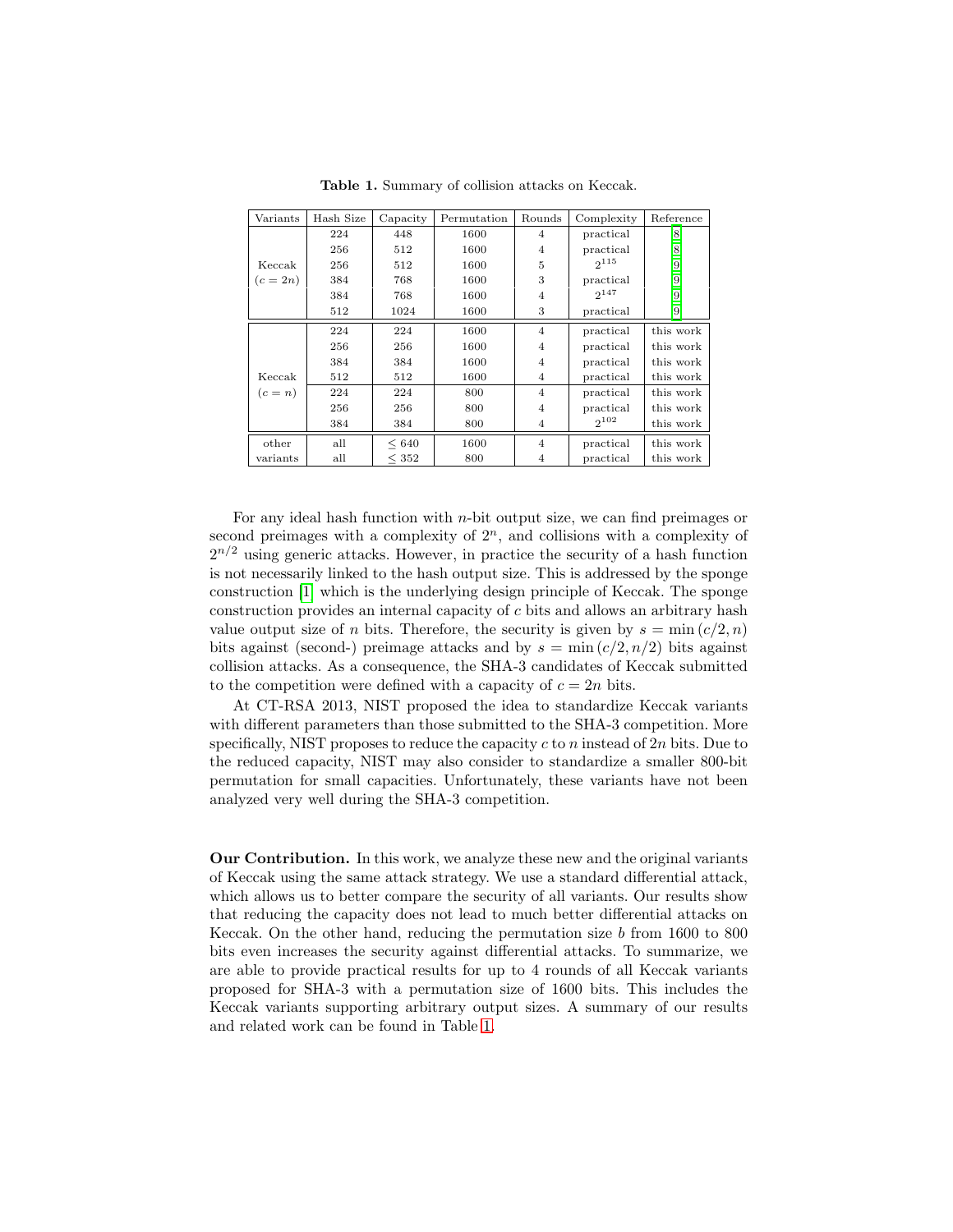Related Work. The collision resistance of Keccak with permutation size of  $b = 1600$  has already been investigated by a number of researchers. The first practical attack on Keccak with  $c = 512$  and  $n = 256$  has been published by Naya-Plasencia et al. in [\[17\]](#page-12-2). They have presented a 2-round collision attack which uses an efficient method to find high probability differential characteristics using the column parity (or kernel) property. By using these characteristics and connecting them with the input using an algebraic method, Dinur et al. have presented a 4-round collision attack for Keccak with  $c = 448$  and  $n = 224$ , and for Keccak with  $c = 512$  and  $n = 256$  in [\[8\]](#page-11-1). Furthermore, in [\[9\]](#page-11-2) Dinur et al. have presented the first attacks on reduced Keccak with  $c = 768$  and  $n = 384$ , and Keccak with  $c = 1024$  and  $n = 512$ . For both variants practical collision attacks on 3 rounds were shown. Moreover, they have shown theoretical attacks on Keccak with  $c = 512$  and  $n = 256$  reduced to 5 rounds and Keccak with  $c = 768$  and  $n = 384$  reduced to 4 rounds with a complexity of  $2^{115}$  and  $2^{147}$ , respectively.

Outline. The paper is structured as follows. In Section [2](#page-2-0) we provide a short description of Keccak. In Section [3](#page-4-0) we give an overview of the basic attack strategy. Section [4](#page-5-0) presents our method to find high probability characteristics. In Section [5,](#page-7-0) we discuss our approach to connect these characteristics to the input, using an automated search tool.

## <span id="page-2-0"></span>2 Description of Keccak

Keccak is a family of hash functions based on the sponge construction, with state sizes  $b \in \{25, 50, 100, 200, 400, 800, 1600\}$ . Keccak uses a b-bit permutation Keccak- $f[b]$  and a multi-rate padding scheme. A specific instance of Keccak is defined by the two parameters r (the rate) and c (the capacity) with  $b = r+c$ . For the NIST SHA-3 competition, the Keccak designers have defined one instance for each output size  $n \in \{224, 256, 384, 512\}$  bits. All four instances use the 1600-bit permutation with capacity  $c = 2n$ , where n is the hash output size. Additionally, to these four variants the Keccak designers also specify a variant supporting arbitrary output sizes which they named Keccak[]. This variant has capacity  $c = 576$  and rate  $r = 1024$ .

The permutation Keccak-f used in Keccak operates on a three-dimensional state with elements in  $\mathbb{F}_2$ . The dimensions for this state are  $5 \times 5 \times w$  with  $w \in \{1, 2, 4, 8, 16, 32, 64\}$ . This allows to represent each lane as a w-bit word. A three-dimensional array is used,  $S[x][y][z]$ , to describe the state. The hash h for a message  $m$  is computed in the following way for Keccak with rate  $r$  and capacity c:

- 1. Initialise the state  $S[x][y][z] = 0$  for  $x = 0...4$ ,  $y = 0...4$  and  $z = 0...w$ .
- 2. Compute the padded message  $M = m||10^*1$  such that M is a multiple of r.
- 3. Absorb the next r-bit message block by computing  $S[x][y] = S[x][y] \oplus M_i$ and update the state by computing  $S = \text{Keccak-}f(S)$ . Repeat this process until all message blocks are absorbed.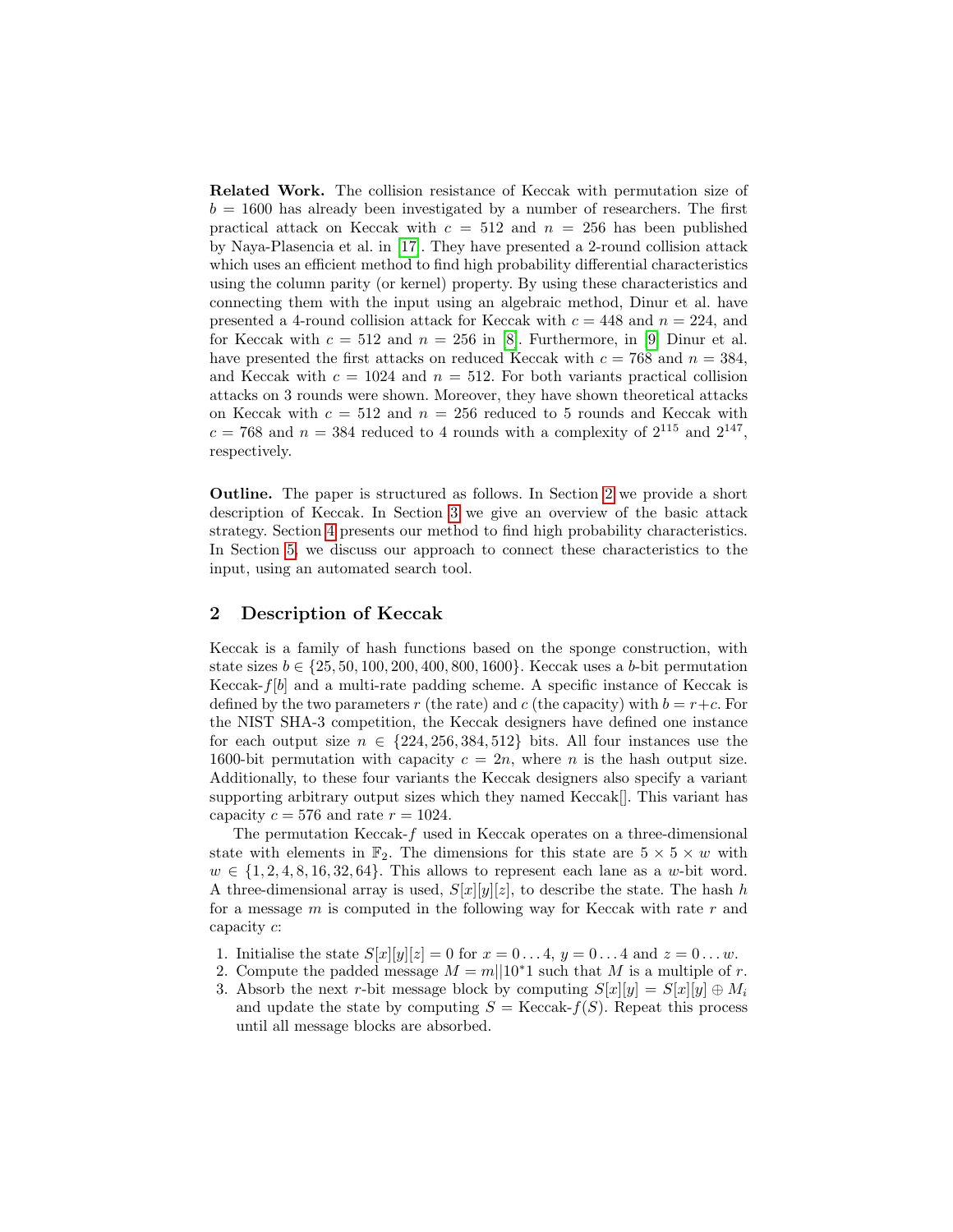

<span id="page-3-0"></span>Fig. 1. Overview of the sponge construction, which is used in the Keccak hash function.

4. Concatenate the first r bits to the hash value. Compute  $S = \text{Keccak-}f(S)$ and repeat this process to get the desired number of output bits.

This procedure is also outlined in Fig. [1.](#page-3-0)

## 2.1 Keccak-f

Keccak uses the iterative permutation Keccak- $f$  operating on  $\mathbb{F}_2^w$ , with w being the lane size. The permutation consists of multiple rounds in which five functions are used in sequence  $R = \iota \circ \chi \circ \pi \circ \rho \circ \theta$ . The number of rounds  $n_r$  depends on the lane size:

$$
n_r = 12 + 2\log_2(w) \tag{1}
$$

Apart from  $\iota$ , all functions are equivalent for each round.

**Description of**  $\theta$ **.** This step adds to every bit of the state  $S[x][y][z]$  the bitwise sum of the neighbouring columns  $S[x - 1][*][z]$  and  $S[x + 1][*][z - 1]$ . This procedure can be described by the following equation:

$$
\theta : S[x][y][z] \leftarrow S[x][y][z] + \sum_{n=0}^{4} S[x-1][n][z] + \sum_{n=0}^{4} S[x+1][n][z-1] \tag{2}
$$

**Description of**  $\rho$ **.** This step rotates the bits in every lane by a constant value.

$$
\rho: S[x][y][z] \leftarrow S[x][y][z + C(x, y)] \tag{3}
$$

where  $C(x, y)$  is a constant value.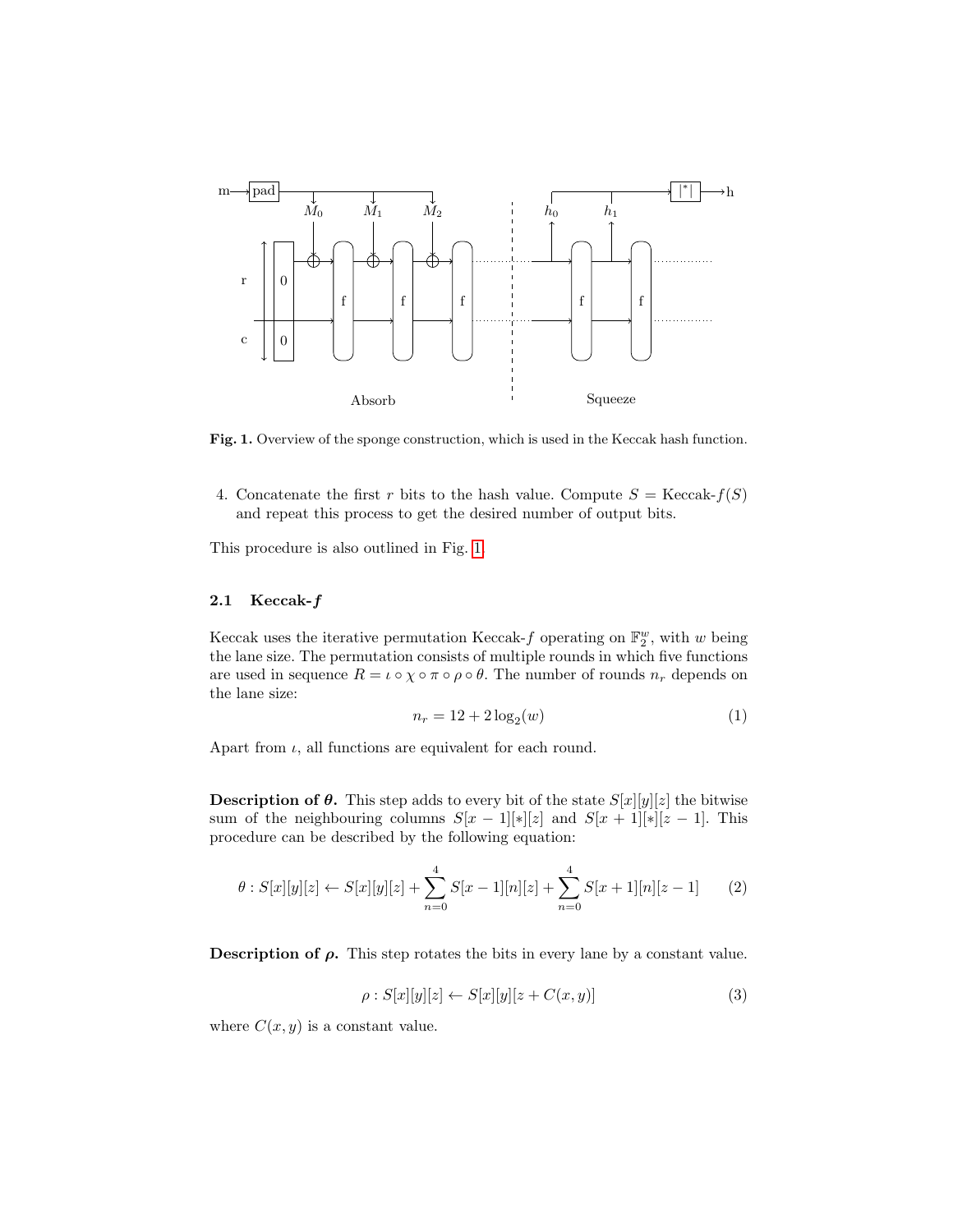**Description of**  $\pi$ **.** This function transposes the lanes using the following function:

$$
\begin{pmatrix} x \\ y \end{pmatrix} = \begin{pmatrix} 0 & 1 \\ 2 & 3 \end{pmatrix} \times \begin{pmatrix} x \\ y \end{pmatrix} \tag{4}
$$

**Description of**  $\chi$ **.** This step is the only non-linear step in Keccak and operates on each row of 5 bits.

$$
\chi: S[x][y][z] \leftarrow S[x][y][z] \oplus ((\neg S[x+1][y][z]) \wedge S[x+2][y][z]) \tag{5}
$$

It can be seen as applying a 5-bit S-box in parallel to all rows.

**Description of**  $\iota$ **.** This steps adds a round dependent constant to the state. For a list of the constants see [\[2\]](#page-11-0).

## <span id="page-4-0"></span>3 Differential Cryptanalysis of Keccak

In this section, we give a brief overview of our attack strategy on the Keccak hash function. We use standard differential cryptanalysis which has first been published to cryptanalyze the block cipher DES [\[3\]](#page-11-4) and was later applied to hash functions as well. The basic idea of our attack is the same as used by Wang et al. in the cryptanalysis of the MD4-family of hash functions [\[19,](#page-12-3) [20\]](#page-12-4). The hash function is split into two parts. We first construct a high-probability differential characteristic for the second part and then, use a low-probability differential characteristic and message modification to connect with the input in the first part. In more detail, we perform the following 4 steps:

- 1. Find a differential characteristic for the hash function that results in a collision and holds with a high probability for the last few rounds of the hash function.
- 2. Find a differential characteristic (not necessary with high probability) for the first few rounds of the hash function.
- 3. Use message modification techniques to find conforming message pairs for the differential characteristic in the first few rounds.
- 4. Use the message pairs of the previous step to find a solution for the highprobability characteristic in the last few rounds of the hash function.

This strategy has already been used in [\[8\]](#page-11-1) by Dinur et al. in the attack on 4 rounds of Keccak with  $c = 512$  and  $n = 256$ . In this paper, we revisit the attack, extend it, and apply it to other variants of Keccak. Our attack differs from the attack of Dinur et al. in several ways. First of all, we show how to construct high probability differential characteristics for the last few rounds of Keccak that result in a (internal) collision for more than 256 bits. This allows us to construct collisions for larger output sizes of Keccak reduced to 4 rounds including the variant of Keccak supporting variable output sizes.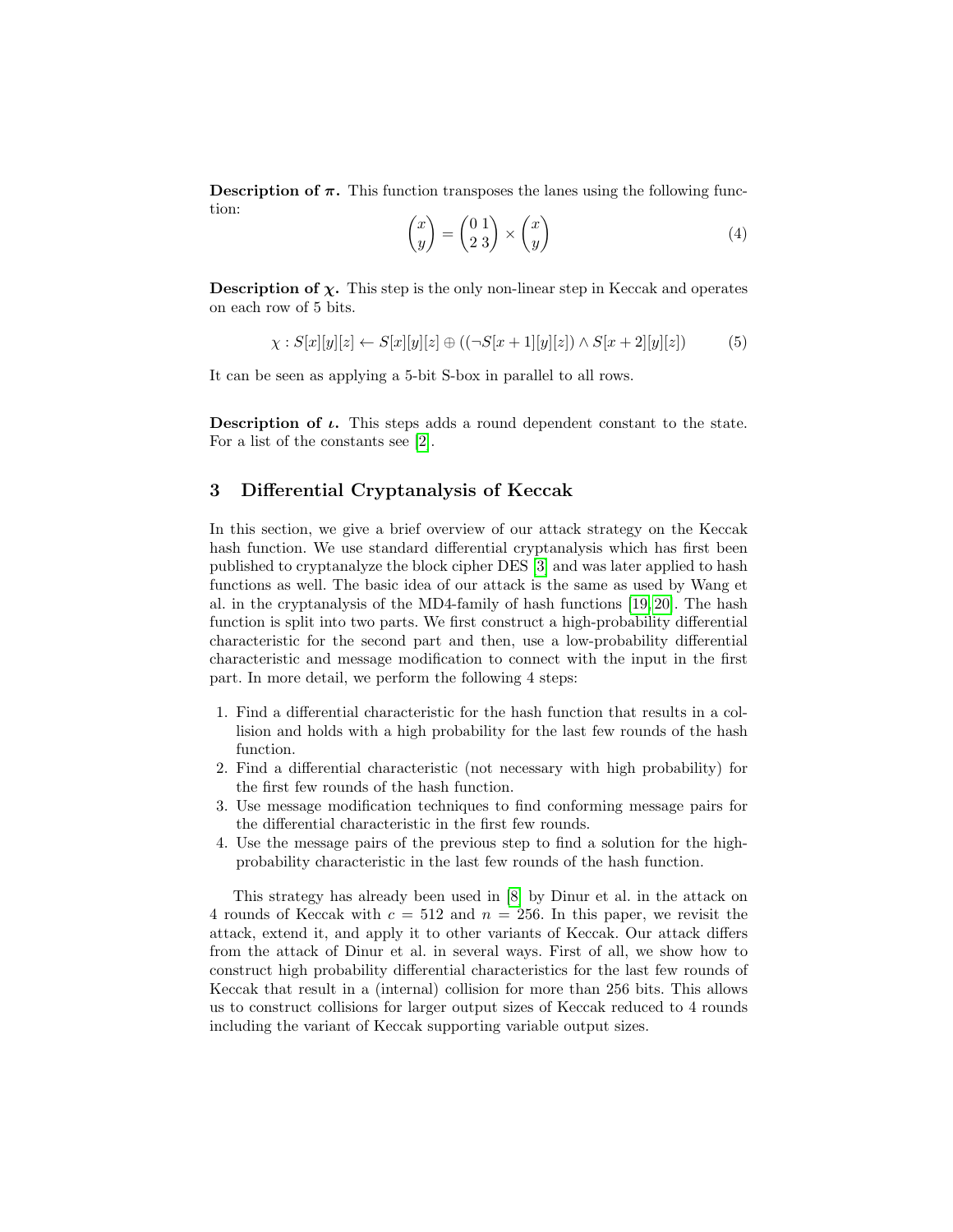

<span id="page-5-1"></span>Fig. 2. Outline of our 4-round differential attack strategy.

Second, we present a more general technique to perform Step 2 and 3 of the attack. We use an automatic search tool implementing a guess-and-determine strategy that constructs a differential characteristic and uses message modification techniques to find conforming message pairs. For this purpose, we use a similar tool as published by Mendel et al. in the analysis of SHA-2 [\[13,](#page-11-5)[14\]](#page-11-6). Fig. [2](#page-5-1) shows an high-level overview of our attack strategy.

In Step 1 of the attack, we search for 2-round high-probability characteristics which lead to (internal) collisions. To find collisions for larger output sizes than in [\[8\]](#page-11-1), we use a linearized version of Keccak and methods from coding theory (see Sect. [4\)](#page-5-0).

In Step 2 and Step 3 of the attack, we need to connect the input difference of the high-probability characteristic with the fixed input value given by the capacity c. We solve this problem by searching for a differential characteristic and conforming message pair using an automatic search tool (see Sect. [5\)](#page-7-0). The difficulty of finding a solution depends on the size of the capacity c. By improving the search strategy of our tool, we are able to solve the problem for larger values of the capacity c.

## <span id="page-5-0"></span>4 Finding Colliding High-Probability Characteristics

High-probability differential characteristics can be constructed for Keccak by using the column parity property of  $\theta$ . Using this property, Naya-Plasencia et al. presented the first practical collision attacks on round-reduced versions of Keccak in [\[17\]](#page-12-2). Similar differential characteristics over 2 rounds were also used by Dinur et al. in [\[8\]](#page-11-1). A method to construct all column parity paths up to a given Hamming weight is described in [\[17\]](#page-12-2), and a full characterization of kernel paths was done in [\[6\]](#page-11-7). However, no low-weight paths over three consecutive rounds exist [\[2\]](#page-11-0).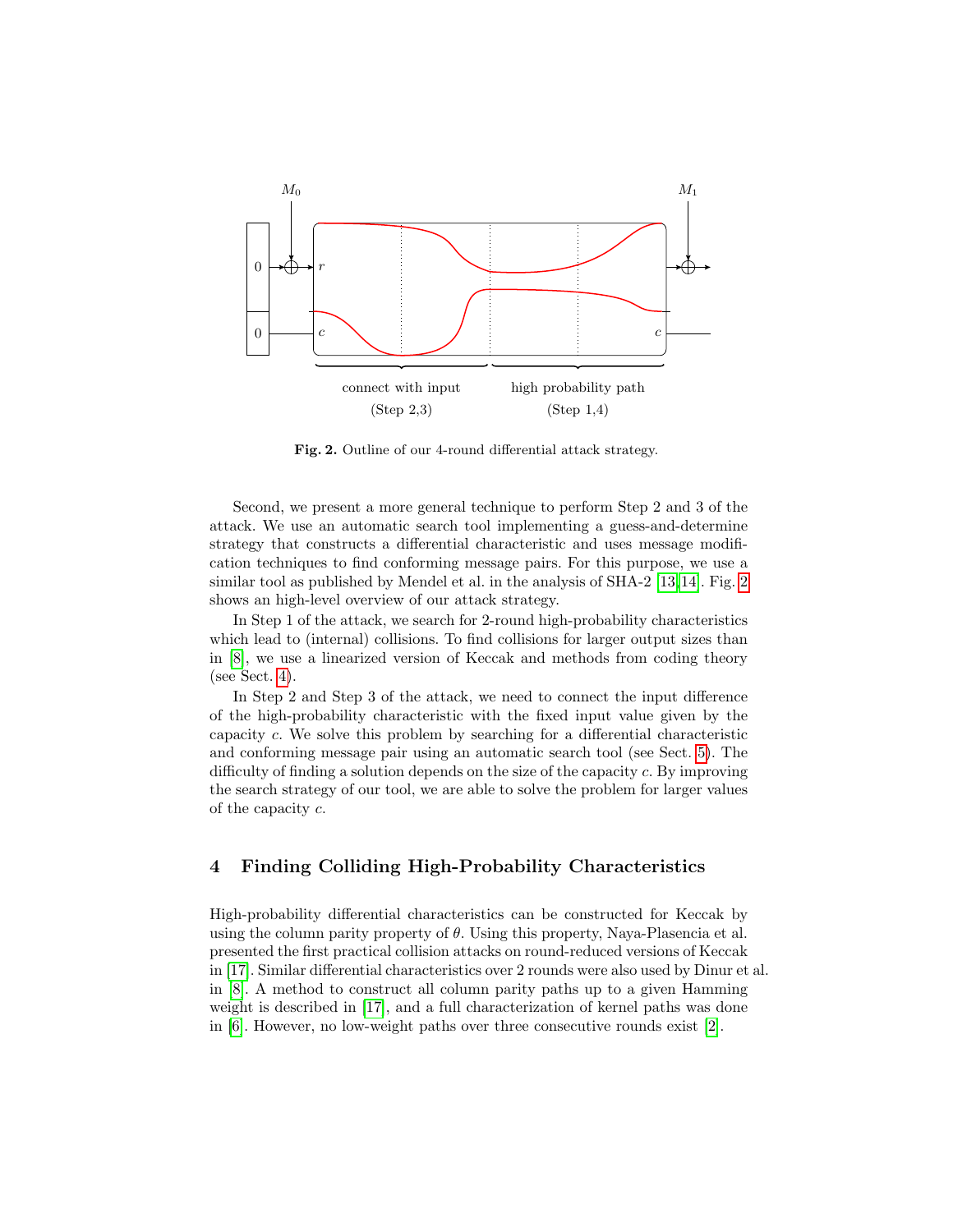#### 4.1 Differential Characteristics and Coding Theory

To find a good characteristic for 2 rounds of Keccak, we use a linearized model of the Keccak hash function. Therefore, we replace all non-linear operations by a linear approximation resulting in a linear code over  $\mathbb{F}_2$ . Finding characteristic in the linear code is not difficult, since it depends only on the differences at the input. The probability that the characteristic holds in the original hash function is related to the Hamming weight of the characteristic. In general, a characteristic with low Hamming weight has a higher probability than one with a high Hamming weight. Hence, for finding a characteristic with high probability, i.e. with low Hamming weight, we use probabilistic algorithms from coding theory. It has been shown in the past [\[4,](#page-11-8) [11,](#page-11-9) [12,](#page-11-10) [18\]](#page-12-5) that these algorithms work quite well. Furthermore, we can impose additional restrictions on the characteristic by forcing certain bits/words to zero. Note that this is needed to find suitable characteristics for Keccak resulting in an (internal) collision for the hash function. In the following we will briefly discuss the linear approximation and algorithms we were using to find the characteristics.

Linear Approximation of Keccak. The only non-linear transformation in Keccak is  $\chi$ . There are many ways to approximate  $\chi$  by a linear function. For our analysis we decided to use the identity function, since it comes very close to the original definition and we are aiming for sparse characteristics.

$$
\chi: S[x][y][z] \leftarrow S[x][y][z] \tag{6}
$$

All other transformations are linear facilitating our approach.

#### 4.2 Finding low-weight Codewords

To find codewords with low Hamming weight we use the publicly available CodingTool Library[1](#page-6-0) . It implements the probabilistic algorithm from Canteaut and Chabaud [\[5\]](#page-11-11) to search for codewords with low Hamming weight. Moreover, it provides some other usable functionalities that turned out to be very useful for our purpose. With this tool we can find good characteristics for different choices of  $c$  and  $n$  in a few seconds on a standard PC. Table [2](#page-7-1) and Table [3](#page-7-2) show the best (lowest Hamming weight) characteristics we have found for a different set of parameters. It has to be noted that we can use these characteristics to construct internal collisions for Keccak with capacity up to 416 resp. 832 bits. However, for Keccak with variants with  $c = 2n$  this is too small to attack versions with output sizes larger than 208 resp. 416 bits. Therefore, we also give the results for characteristics resulting only in a collision for the hash function. The results are characteristics that can be used for collision attacks for up to 448 resp. 832 bits.

Using this general approach the whole (linear) search space is covered and arbitrary differences in the state words are possible. However, it turned out that

<span id="page-6-0"></span> $^{\rm 1}$  [http://www.iaik.tugraz.at/content/research/krypto/codingtool/]( http://www.iaik.tugraz.at/content/research/krypto/codingtool/)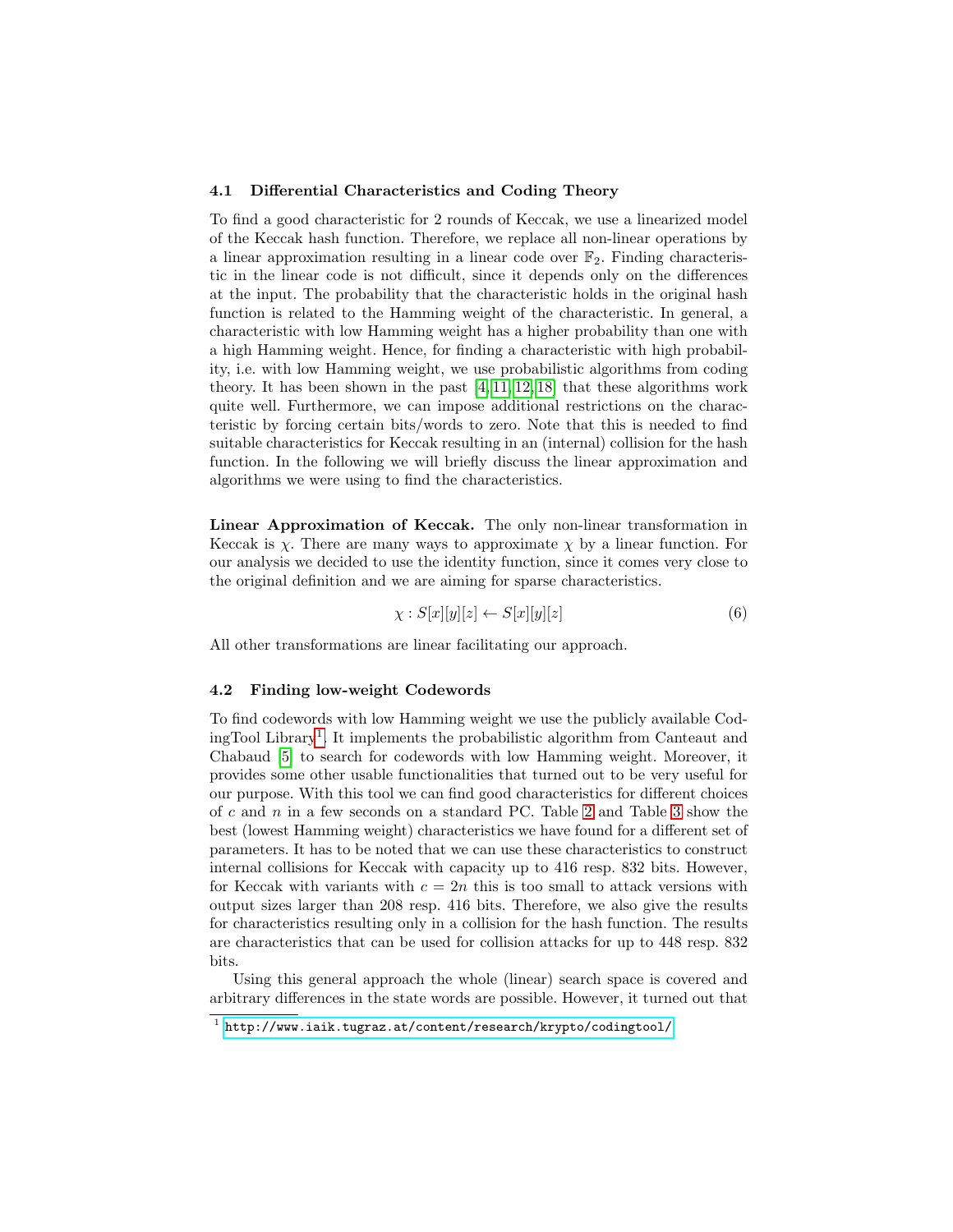<span id="page-7-1"></span>Table 2. Low-weight differential characteristics for 2 rounds resulting in an internal collision for Keccak with capacity c.

| Permutation | Capacity | Weight | Kernel Path |
|-------------|----------|--------|-------------|
|             | 320      | 16     | yes         |
| 800         | 352      | 16     | yes         |
|             | 384      | 16     | yes         |
|             | 416      | 20     | yes         |
|             | 640      | 20     | yes         |
| 1600        | 704      | 20     | yes         |
|             | 768      | 20     | yes         |
|             | 832      | 28     | yes         |

<span id="page-7-2"></span>Table 3. Low-weight differential characteristics for 2 rounds resulting in a collision for Keccak with hash size  $n$ .

| Permutation | Hash Size | Weight | Kernel Path   |  |  |  |  |  |  |
|-------------|-----------|--------|---------------|--|--|--|--|--|--|
|             | 320       | 12     | yes           |  |  |  |  |  |  |
|             | 352       | 12     | yes           |  |  |  |  |  |  |
| 800         | 384       | 20     | yes           |  |  |  |  |  |  |
|             | 416       | 30     | $\mathbf{no}$ |  |  |  |  |  |  |
|             | 448       | 32     | yes           |  |  |  |  |  |  |
|             | 512       | 16     | yes           |  |  |  |  |  |  |
|             | 640       | 20     | yes           |  |  |  |  |  |  |
| 1600        | 704       | 20     | yes           |  |  |  |  |  |  |
|             | 768       | 20     | yes           |  |  |  |  |  |  |
|             | 832       | 28     | $\mathbf{n}$  |  |  |  |  |  |  |

the best characteristics we have found are indeed column parity kernel paths. In hindsight the same differential characteristics could have been found using the method described in [\[17\]](#page-12-2).

Extending the Approach to 3 Rounds. Using the same method one could try to construct differential characteristics for more than 2 rounds. Unfortunately, we did not find any sparse solutions which is conform with the work by Daemen and Van Assche in [\[6\]](#page-11-7). Another approach we tried was to non-linearly propagate the linear paths for 2 rounds forward using the automatic tool described in Sect. [5.](#page-7-0) As we can not linearly combine these paths, we use a brute force algorithm to check if a combination results in a collision after three rounds. However, since the search space is too large to cover, we restricted ourselves to a combination of only a few candidates. Unfortunately, we could not find a solution, which confirms that a sparse 3-round path is unlikely to exist.

## <span id="page-7-0"></span>5 Non-Linear Characteristics and Message Modification

Once we have determined a high-probability characteristic for the second half of Keccak, we need to connect this path with the constraints at the input of the Keccak permutation. In [\[8\]](#page-11-1), Dinur et al. have used their target difference algorithm to find a solution for both differences and values of the input message.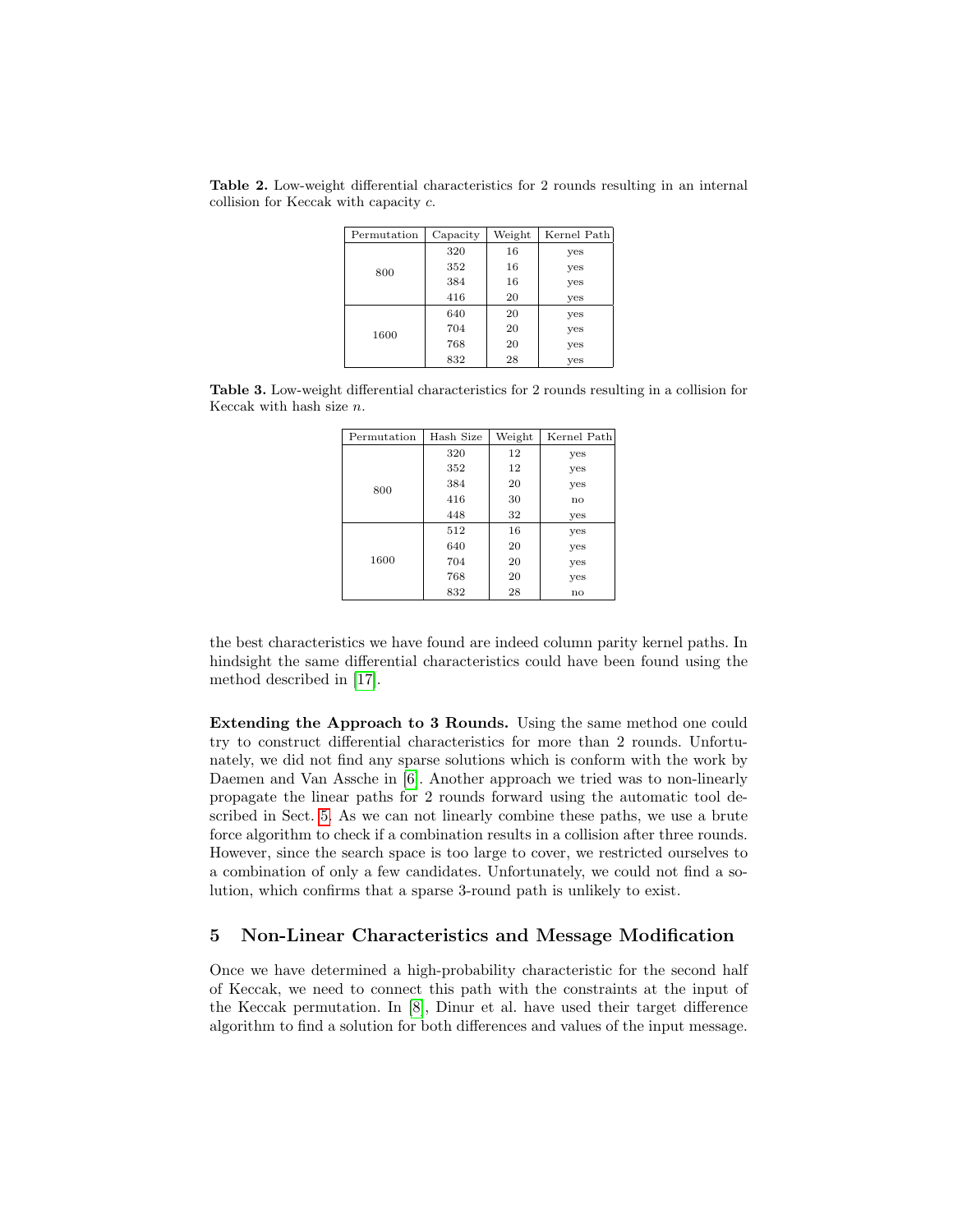In our work, we use the improved differential path search algorithm of Mendel et al. [\[14\]](#page-11-6). Using this automated search tool, complex nonlinear differential characteristics can be found. Additionally, the tool can be used for solving nonlinear equations involving conditions on state and message words (i.e. for message modification).

Using the bitsliced propagation method used in [\[14\]](#page-11-6), we were not able to find a solution for the first two rounds of Keccak. The problem is, that the linear functions used in Keccak are significantly larger than the linear functions used in SHA-2. However, using the linear propagation method proposed in [\[10\]](#page-11-12) and some other minor improvements, we are able to find solutions for the first two rounds of Keccak. In the following, we give a brief description of the search algorithm.

#### 5.1 Search for Differential Characteristics and Message Pairs

The basic idea of this search algorithm is to pick and guess previously unrestricted bits. After each guess, the information due to these restrictions is propagated to other bits. If an inconsistency occurs, the algorithm backtracks to an earlier state of the search and tries to correct it. Similar to [\[14\]](#page-11-6), we denote these three parts of the search by decision (guessing), deduction (propagation), and backtracking (correction). Then, the search algorithm proceeds as follows.

Let  $U$  be a set of bits. Repeat the following until  $U$  is empty:

### Decision (Guessing)

- 1. Pick randomly (or according to some heuristic) a bit in U.
- 2. Impose new constraints on this bit.

#### Deduction (Propagation)

- 3. Propagate the new information to other variables and equations as described in [\[14\]](#page-11-6).
- 4. If an inconsistency is detected start backtracking, else continue with step 1.

### Backtracking (Correction)

- 5. Try a different choice for the decision bit.
- 6. If all choices result in an inconsistency, mark the bit as critical.
- 7. Jump back until the critical bit can be resolved.
- 8. Continue with step 1.

In the deduction, we use generalized conditions on bits [\[7\]](#page-11-13). To propagate information, we use the techniques of [\[10\]](#page-11-12) and during the search, we backtrack as shown in [\[14\]](#page-11-6). In the message search, we additionally consider linear conditions on two related bits  $(X_i \oplus X_k = \{0,1\})$  as proposed in [\[13\]](#page-11-5).

Note that in each stage different bits are chosen (guessed). In total we have two stages which can be summarized as follows.

1. Characteristic Search: In the first phase we search for a consistent differential characteristic in the state words. Therefore, we only add unconstrained bits '?' to the set  $U$ .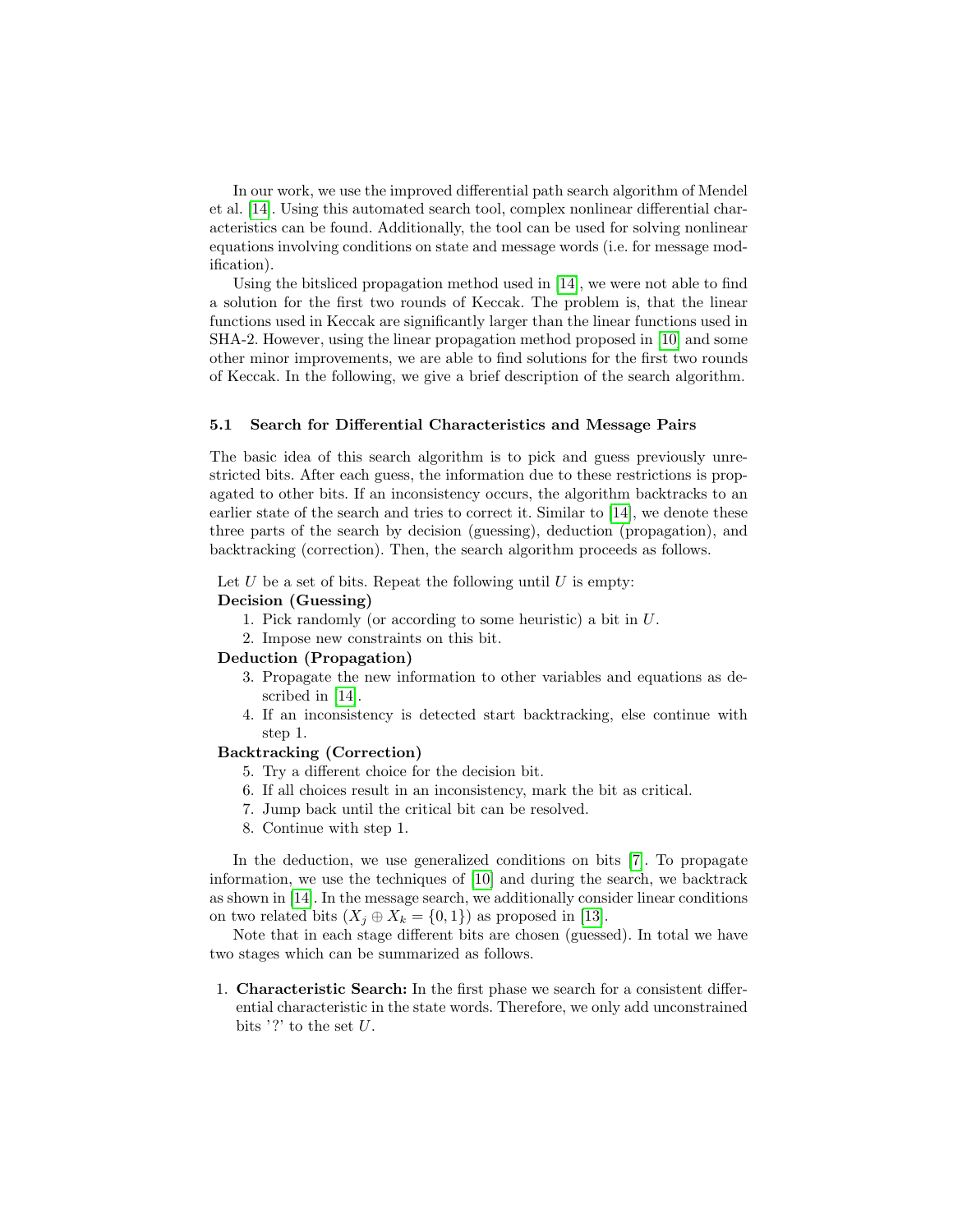2. Message Search: In the second stage we search for a conforming message. In this phase, we only add bits with many linear two-bit conditions to the set U. This ensures that bits which influence a lot of other bits are guessed first.

Note that we dynamically switch between the two stages. Additionally, we restart the search from scratch after a certain amount of inconsistencies to terminate branches which appear to be stuck because of exploring a search space far from a solution.

### 5.2 Improved Linear Propagation in Keccak

Using the bitsliced propagation method used in [\[14\]](#page-11-6), we were not able to find a solution for the first two rounds of Keccak. The problem is, that the linear layer  $\lambda = \pi \circ \rho \circ \theta$  of Keccak is significantly larger than the linear functions used in SHA-2. We have tried to split the linear layer into bitslices and at least 320 bitslices are needed. In this case the linear information propagates very badly and many contradictions in the linear layer are not detected.

To avoid this problem, we use the linear propagation method of [\[10\]](#page-11-12). In this case, a linear system of equations is defined, which contains all equations of the linear functions for  $X_i$  and  $X_i^*$ , as well as the equations for the linear generalized conditions at the input and output of the function. The resulting system of equation is solved using Gauss-Jordan elimination to detect contradictions and propagate information.

We get the best results when applying this linear approach to the complete linear layer  $\lambda = \pi \circ \rho \circ \theta$  of Keccak. We have also performed experiments which include the XORs of the S-box layer  $\chi$ , or by combining the linear parts of two Keccak rounds. However, the best performance/propagation trade-off was achieved for the linear layer  $\lambda$ .

#### 5.3 Finding Solutions for 2 Rounds of Keccak

Using the automated search tool combined with the linear propagation method, we can efficiently find both, differential characteristics and conforming message pairs for up to two rounds of Keccak. However, the difficulty of finding a solution depends on fine-tuning of the search algorithm based on a number of parameters.

The parameter which influences the search most is the capacity c. If too many bits are fixed by the capacity, then we are not able to find a solution. For the 1600-bit permutation, we could find solutions for capacities of up to 640 bits (ten 64-bit lanes), and for the 800-bit permutation, we could find solutions for capacities of up to 352 bits (eleven 32-bit lanes).

Our experiments have shown, that for a zero value at the input it is harder to find a solution, in particular for larger capacities. The running time of the search algorithm can be improved by prepending a random first message block with random differences. This was used for the results given in the appendix.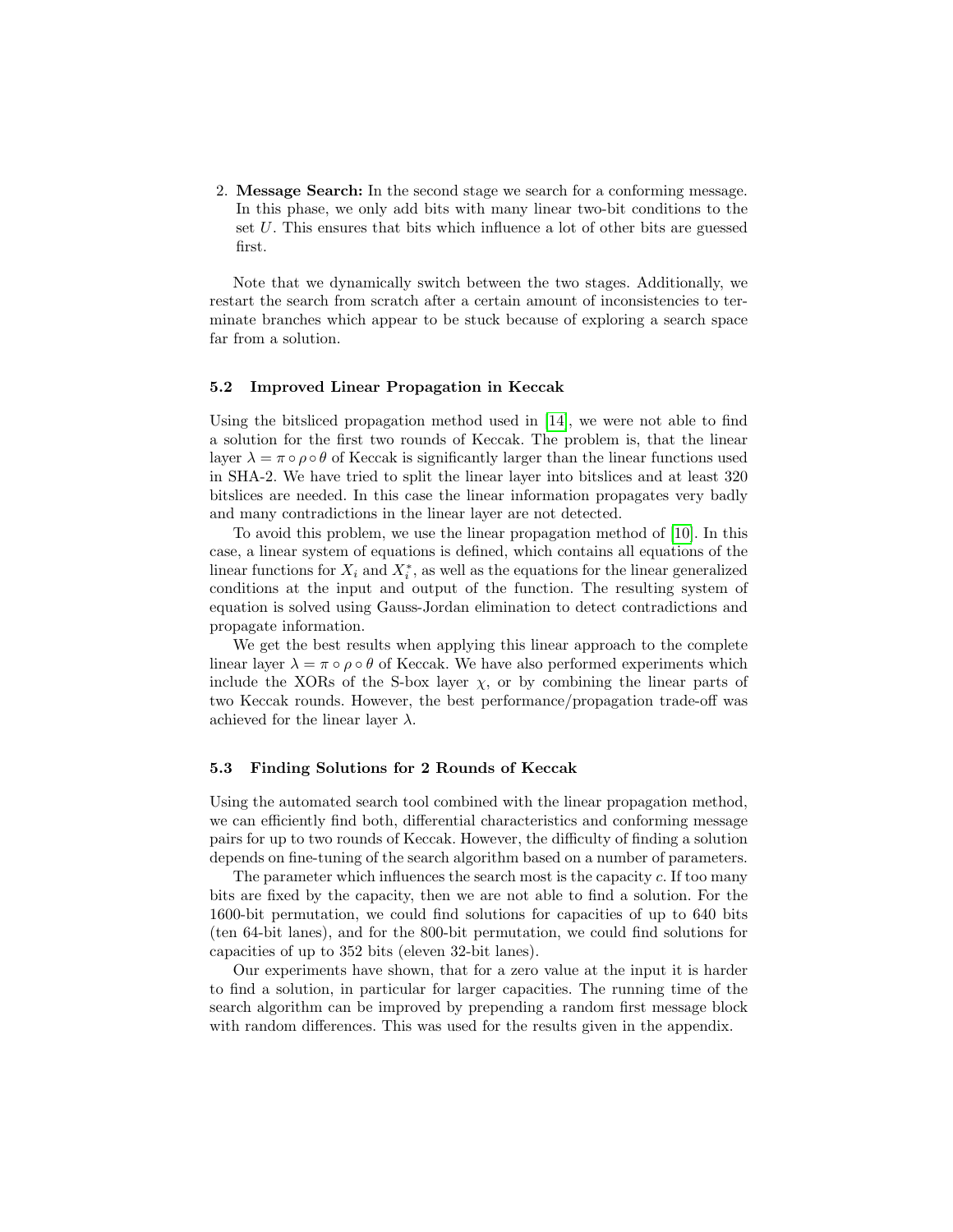

<span id="page-10-0"></span>Fig. 3. Overview of all 4-round collision attacks on Keccak with permutation size of 1600 and 800 bits, respectively. Blue: attacks by Dinur et al. and green: our attacks on Keccak with permutation size of 1600 bits. Orange: our attacks on Keccak with permutation size of 800 bits. Additionally, a theoretical 5-round collision attack on Keccak-256 has been published in [\[9\]](#page-11-2).

## 6 Results

For the 1600-bit permutation reduced to 4 rounds with a capacity of  $c \leq 640$ we can find internal collisions and hence, collisions for the hash function with arbitrary output size. We want to note that that this also includes the Keccak variant with capacity  $c = 576$ , which was proposed by the Keccak designers for supporting variable output sizes. The confirming message pair and the according differential characteristic is given in Appendix [A.](#page-12-6) Note that for the zero IV of Keccak, our automatic search tool does not work very well. By using a first message block with differences (which could even be meaningful), the tool works much better. In this case a solution was found within minutes on a standard PC.

For the smaller 800-bit permutation we can show internal collisions for a capacity of  $c \leq 352$  bits. A confirming message pair and the according differential characteristic is given in Appendix [B.](#page-14-0) Finding this solution took about 140 minutes on a standard PC. This corresponds to about 2<sup>38</sup> Keccak computations. Note that in an attack on the hash function with a capacity of 352 bits, the values and differences of 32 additional bits can be chosen freely. Based on this, we estimate the complexity to construct an internal collision with capacity 384 to be at most  $2^{64+38} = 2^{104}$ . However, we expect the complexity to be much smaller in practice. Our results are shown in Fig. [3.](#page-10-0)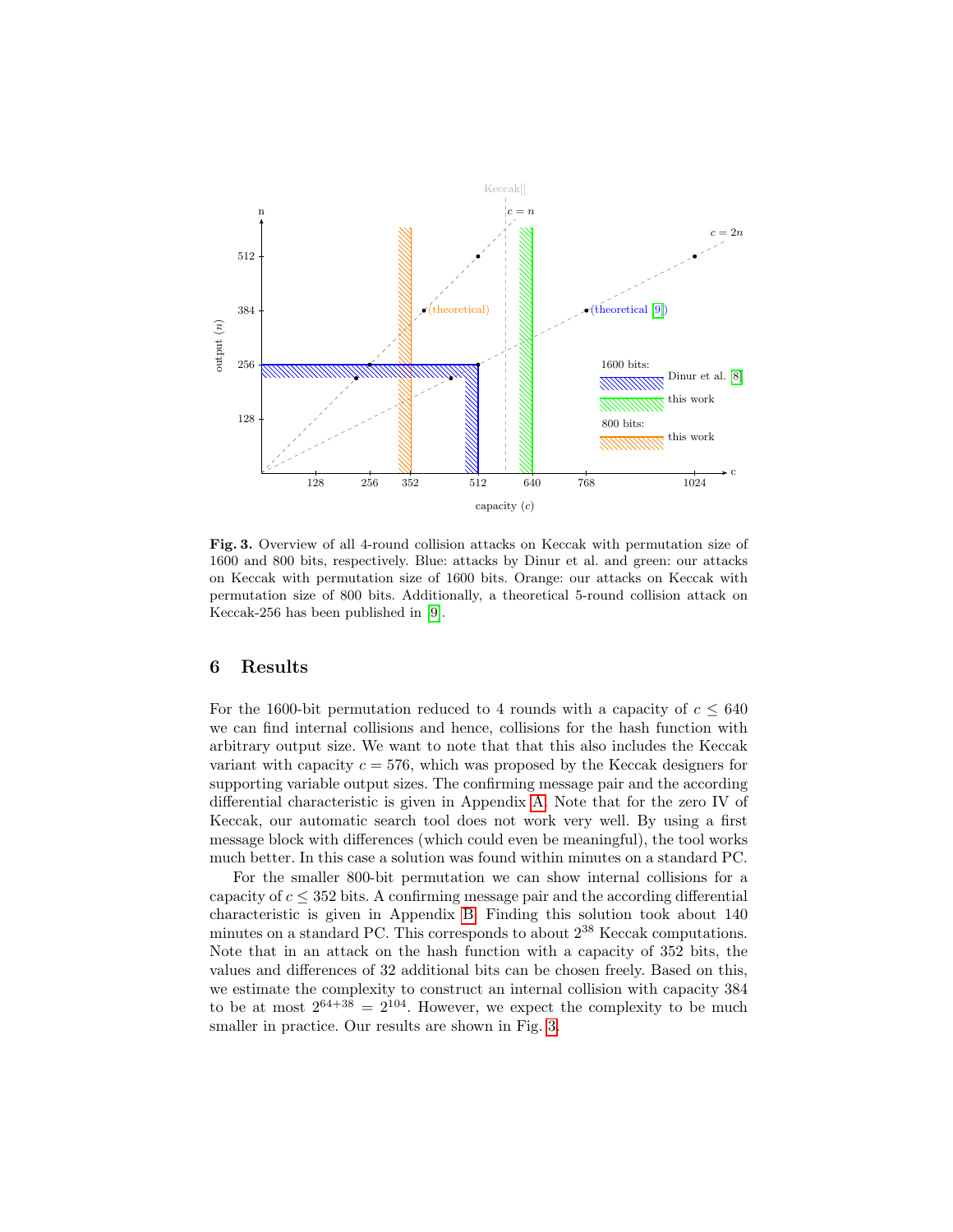#### Acknowledgements

This work has been supported in part by the Secure Information Technology Center-Austria (A-SIT), by the Austrian Science Fund (FWF) under grant number TRP 251-N23 (Realizing a Secure Internet of Things - ReSIT), and by the Austrian Research Promotion Agency (FFG) and Styrian Business Promotion Agency (SFG) under grant number 836628 (SeCoS).

## References

- <span id="page-11-3"></span>1. Bertoni, G., Daemen, J., Peeters, M., Van Assche, G.: On the Indifferentiability of the Sponge Construction. In: Smart, N.P. (ed.) EUROCRYPT. LNCS, vol. 4965, pp. 181–197. Springer (2008)
- <span id="page-11-0"></span>2. Bertoni, G., Daemen, J., Peeters, M., Van Assche, G.: The Keccak reference. Submission to NIST (Round 3) (January 2011), available online: [http://csrc.nist.](http://csrc.nist.gov/groups/ST/hash/sha-3/Round3/submissions_rnd3.html) [gov/groups/ST/hash/sha-3/Round3/submissions\\_rnd3.html](http://csrc.nist.gov/groups/ST/hash/sha-3/Round3/submissions_rnd3.html)
- <span id="page-11-4"></span>3. Biham, E., Shamir, A.: Differential Cryptanalysis of DES-like Cryptosystems. J. Cryptology 4(1), 3–72 (1991)
- <span id="page-11-8"></span>4. Brier, E., Khazaei, S., Meier, W., Peyrin, T.: Linearization Framework for Collision Attacks: Application to CubeHash and MD6. In: Matsui, M. (ed.) ASIACRYPT. LNCS, vol. 5912, pp. 560–577. Springer (2009)
- <span id="page-11-11"></span>5. Canteaut, A., Chabaud, F.: A New Algorithm for Finding Minimum-Weight Words in a Linear Code: Application to McEliece's Cryptosystem and to Narrow-Sense BCH Codes of Length 511. IEEE Transactions on Information Theory 44(1), 367– 378 (1998)
- <span id="page-11-7"></span>6. Daemen, J., Assche, G.V.: Differential Propagation Analysis of Keccak. In: Canteaut, A. (ed.) FSE. LNCS, vol. 7549, pp. 422–441. Springer (2012)
- <span id="page-11-13"></span>7. De Cannière, C., Rechberger, C.: Finding SHA-1 Characteristics: General Results and Applications. In: Lai, X., Chen, K. (eds.) ASIACRYPT. LNCS, vol. 4284, pp. 1–20. Springer (2006)
- <span id="page-11-1"></span>8. Dinur, I., Dunkelman, O., Shamir, A.: New Attacks on Keccak-224 and Keccak-256. In: Canteaut, A. (ed.) FSE. LNCS, vol. 7549, pp. 442–461. Springer (2012)
- <span id="page-11-2"></span>9. Dinur, I., Dunkelman, O., Shamir, A.: Collision Attacks on Up to 5 Rounds of SHA-3 Using Generalized Internal Differentials. In: Moriai, S. (ed.) FSE. LNCS, Springer (2013), to appear
- <span id="page-11-12"></span>10. Eichlseder, M., Mendel, F., Nad, T., Rijmen, V., Schläffer, M.: Linear Propagation in Efficient Guess-and-Determine Attacks. In: Budaghyan, L., Helleseth, T., Parker, M.G. (eds.) WCC (2013), <http://www.selmer.uib.no/WCC2013/>
- <span id="page-11-9"></span>11. Indesteege, S., Preneel, B.: Practical Collisions for EnRUPT. J. Cryptology 24(1), 1–23 (2011)
- <span id="page-11-10"></span>12. Mendel, F., Nad, T.: A Distinguisher for the Compression Function of SIMD-512. In: Roy, B.K., Sendrier, N. (eds.) INDOCRYPT. LNCS, vol. 5922, pp. 219–232. Springer (2009)
- <span id="page-11-5"></span>13. Mendel, F., Nad, T., Schläffer, M.: Finding SHA-2 Characteristics: Searching through a Minefield of Contradictions. In: Lee, D.H., Wang, X. (eds.) ASI-ACRYPT. LNCS, vol. 7073, pp. 288–307. Springer (2011)
- <span id="page-11-6"></span>14. Mendel, F., Nad, T., Schläffer, M.: Improving Local Collisions: New Attacks on Reduced SHA-256. In: Johansson, T., Nguyen, P.Q. (eds.) EUROCRYPT. LNCS, vol. 7881, pp. 262–278. Springer (2013)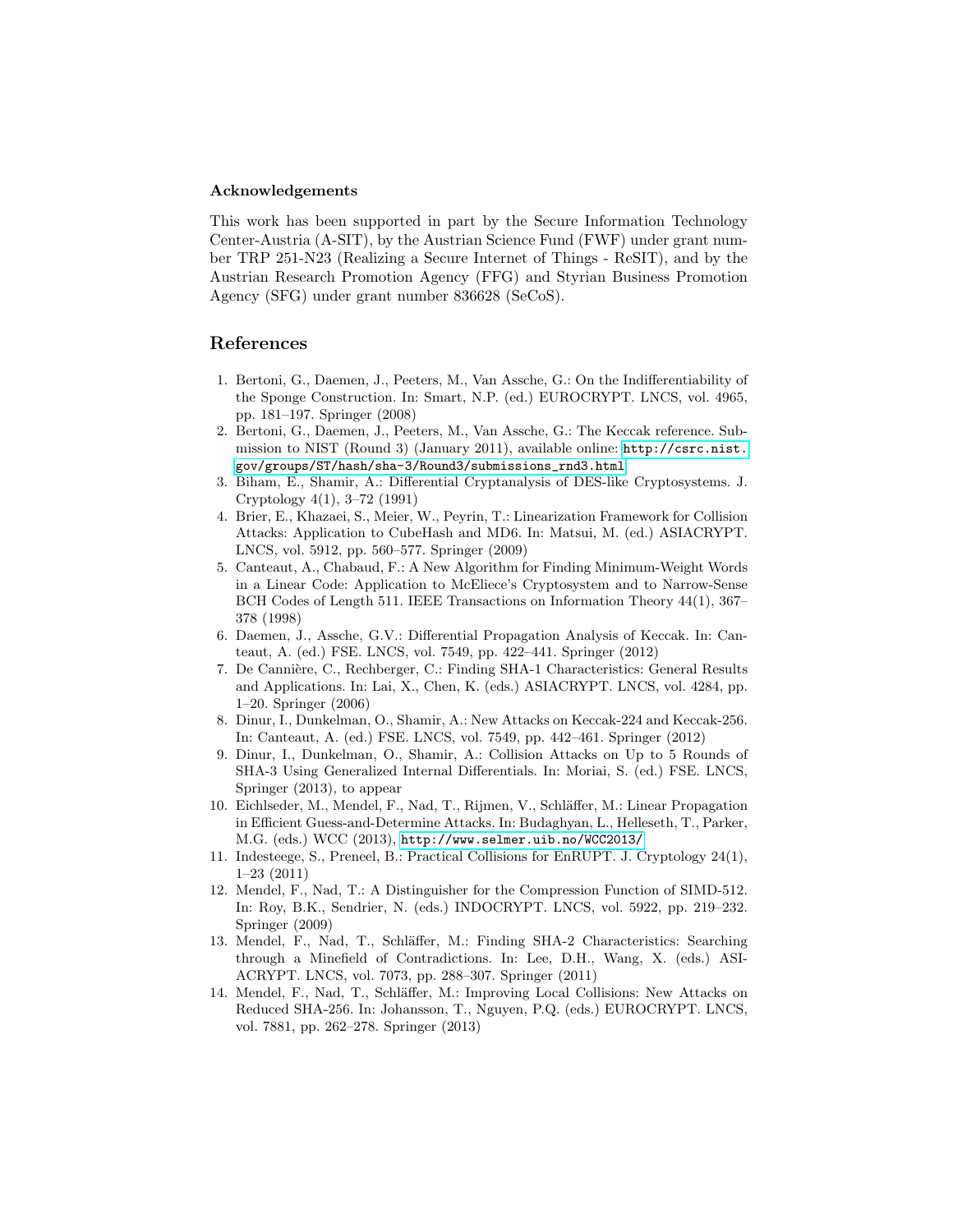- <span id="page-12-1"></span>15. National Institute of Standards and Technology: Cryptographic Hash Algorithm Competition (November 2007), available online: [http://csrc.nist.gov/groups/](http://csrc.nist.gov/groups/ST/hash/sha-3/index.html) [ST/hash/sha-3/index.html](http://csrc.nist.gov/groups/ST/hash/sha-3/index.html)
- <span id="page-12-0"></span>16. National Institute of Standards and Technology: SHA-3 Selection Announcement (October 2012), available online: [http://csrc.nist.gov/groups/ST/hash/sha-3/](http://csrc.nist.gov/groups/ST/hash/sha-3/sha-3_selection_announcement.pdf) [sha-3\\_selection\\_announcement.pdf](http://csrc.nist.gov/groups/ST/hash/sha-3/sha-3_selection_announcement.pdf)
- <span id="page-12-2"></span>17. Naya-Plasencia, M., Röck, A., Meier, W.: Practical Analysis of Reduced-Round Keccak. In: Bernstein, D.J., Chatterjee, S. (eds.) INDOCRYPT. LNCS, vol. 7107, pp. 236–254. Springer (2011)
- <span id="page-12-5"></span>18. Rijmen, V., Oswald, E.: Update on SHA-1. In: Menezes, A. (ed.) CT-RSA. LNCS, vol. 3376, pp. 58–71. Springer (2005)
- <span id="page-12-3"></span>19. Wang, X., Lai, X., Feng, D., Chen, H., Yu, X.: Cryptanalysis of the Hash Functions MD4 and RIPEMD. In: Cramer, R. (ed.) EUROCRYPT. LNCS, vol. 3494, pp. 1– 18. Springer (2005)
- <span id="page-12-4"></span>20. Wang, X., Yu, H.: How to Break MD5 and Other Hash Functions. In: Cramer, R. (ed.) EUROCRYPT. LNCS, vol. 3494, pp. 19–35. Springer (2005)

## <span id="page-12-6"></span>A Results for Keccak with a 1600-bit Permutation.

Table 4. The 4-round characteristic used for the second block to find an internal collision for Keccak with a 1600-bit permutation and a capacity of 640. Note that a random first block was used in this case.

| Round          | State                                                                                                                                                                                                                                                                                                                                                                                                                                                |
|----------------|------------------------------------------------------------------------------------------------------------------------------------------------------------------------------------------------------------------------------------------------------------------------------------------------------------------------------------------------------------------------------------------------------------------------------------------------------|
| $\Omega$       | 737bc39f15b62ce3 4-ae-67d9-f67961 72c17e19ecf12b7b 2ba7b749c7949634 fc-cfc935859fb2e<br>3d196398efcd8-85 fce83de1dec57822 585c3e88-e91a216 7abfed54f57e1dd9 d9a96ed7944d8ede<br>147b6be6e6-24fdb --4a7743-1159181 -1df19ab97369543 77a1e8bca7-c--6f -5e697e1852d7fd5<br>1a9b2c7d9b5a9abf 2913f4ef6ca6b829 4--b84511febc4ff 236c8edaa59db4a3 fa16a175b84e4326<br>6c34feb1242754fb cb2ea33a4c-db176 b2c5aa5a8-df6238 7bafafd7ee121941 8b4cf1f55781e-9f |
| -1             | 96--3182f1fad467 22--9-644fa7e-f- de--54fb5f2e9a6b 7e--726f824-bd4c d2--114a6bb11583<br>96-171-2f1fad467 26--9-644fa7e-f- de--54fb5f2e9a6b 7e--726f8244b14c d2--114a6fb51583<br>96-17112f1fad467 22--b-244fa7e-f- de--54fb5f2e9a4b 7e--726f8244b14c d2--114a6bb11583<br>96-171-2f1fad467 26--9-644fa7e-f2 de--54fb5f2e9a6b 7e--726f884-b14c d2--114a6bb11583<br>96-171-2f1fad467 22--9-644fa7e-f- da--5-fb5f2e9a6b fe--726f8244b14c d2--114a6ab11583 |
| $\mathcal{D}$  |                                                                                                                                                                                                                                                                                                                                                                                                                                                      |
| 3              |                                                                                                                                                                                                                                                                                                                                                                                                                                                      |
| $\overline{4}$ |                                                                                                                                                                                                                                                                                                                                                                                                                                                      |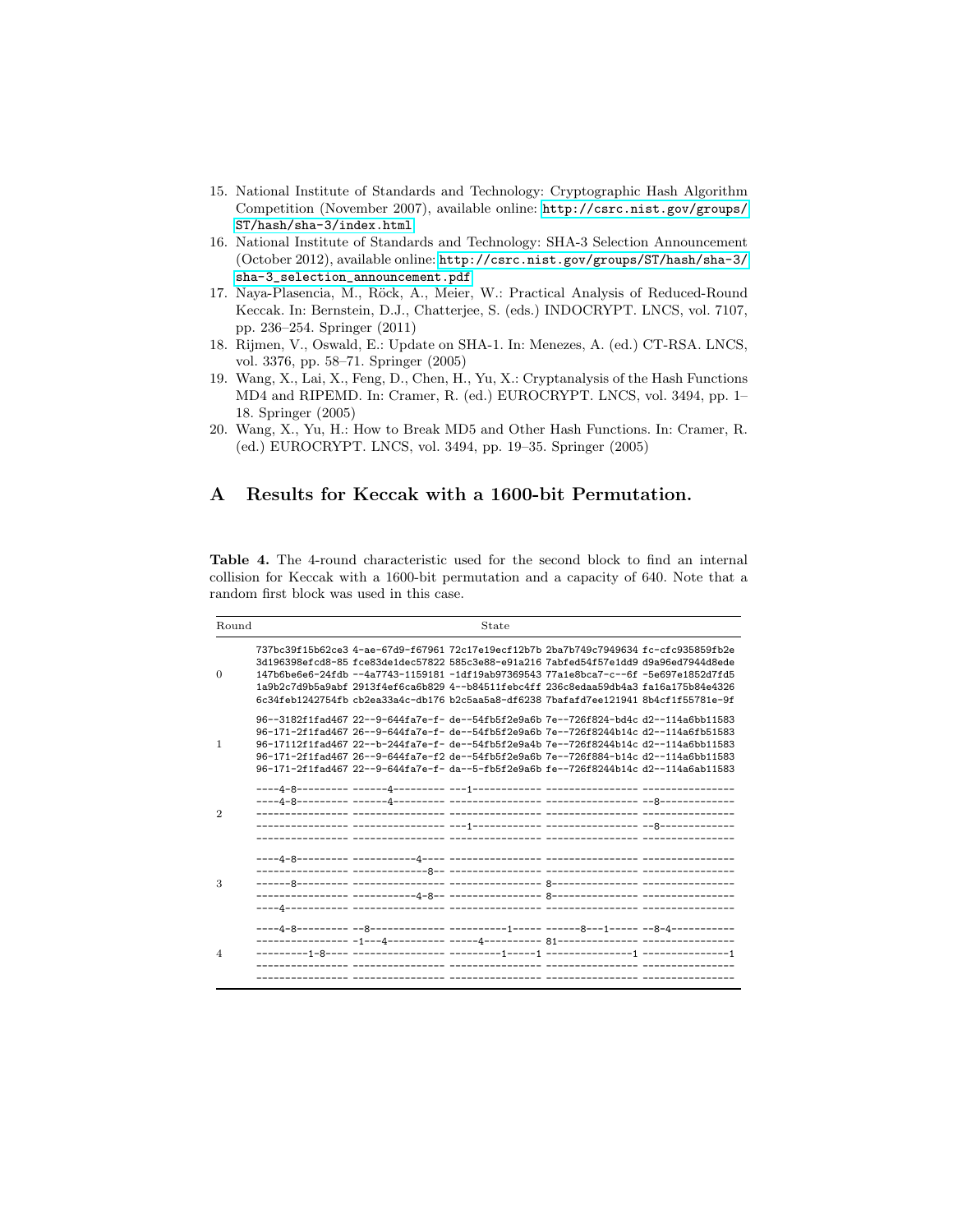Table 5. A 4-round internal collision for Keccak with a 1600-bit permutation and a capacity of 640.

 $M_0$ :

0000000082784B27 0000000027B97209 00000000F9E7B4C3 00000000FE890B5C 0000000000000000 0000000000000000 0000000000000000 0000000000000000 0000000000000000 0000000000000000 0000000000000000 0000000000000000 0000000000000000 0000000000000000 0000000000000000

#### $M_1$ :

1AE4DA9BCE0F58C5 3E41B66FEC61367F 60EFB06502B1E522 8F2689B944C6ADA4 3679B40E76AEE052 29023AF14A8D1931 0589A067B9C0882B 9CDCF37544841411 52448031E1488314 295FB9F654DD515D 58783A446CC0DF27 DC575C851C1DA5C0 9F82D47401FC7A76 7D7971B3C8B6D25A EA79DD2396CA4FEE

#### $M_{2}$ :

0000408000000000 0080000000000000 0000000000100000 0000008000100000 0080400000000000 0000000000000000 0100040000000000 0000040000000000 8100000000000000 0000000000000000 0000000001080000 0000000000000000 0000000001000001 0000000000000001 0000000000000001

#### $M_0^*$ :

000000006DF2B918 00000000EF86D9FE 0000000040DD1D22 00000000326C57A3 0000000000000000 0000000000000000 0000000000000000 0000000000000000 0000000000000000 0000000000000000 0000000000000000 0000000000000000 0000000000000000 0000000000000000 0000000000000000

#### $M_1^*$ :

93A3B74748B2D4D0 D1224F333B3E30CD E37E9B50203D12F1 9558EABAEB983C68 036275C12894EBCD E56F4097FFB56F5F 06070F676C145DFD FB11961465177857 C831E04FD29B424E 04AFAA83CF448D0B 59A7AC2AE2163340 E0E482684E961996 778732CDA01B329D BED51FB2554F233A 7830FB4DC95AB3C4

#### $M_2^*$ :

0000000000000000 0000000000000000 0000000000000000 0000000000000000 0000000000000000 0000000000000000 0000000000000000 0000000000000000 0000000000000000 0000000000000000 0000000000000000 0000000000000000 0000000000000000 0000000000000000 0000000000000000

State after processing third block:

8E485EC7CC0271CA BA770EFBBD69EE16 5A3DA8FFD2F4C521 081E39496F095437 756E97B6477B1ED9 833FB0900600EB96 26A93661FE6F9531 86ADA9C976EB9861 9DD0D44634EC35AC F0D14E73C1916C96 3C0FF867406BB4EA 8EDF8F16DABCBAE9 DE3EDE57965FEE6F B34B3B20F466A277 7726B4B7AA8A84D8 272A11E9F2AD4981 046F4AF7DA9F98EC 4788C486729AC3A7 F95AFA8787C36990 06E3748CA8574FDC 929C857723322ED0 6706560C7EE7A3E3 313BB48B67DCCDB2 795A30724698D71C 3BC9CFF2827373AC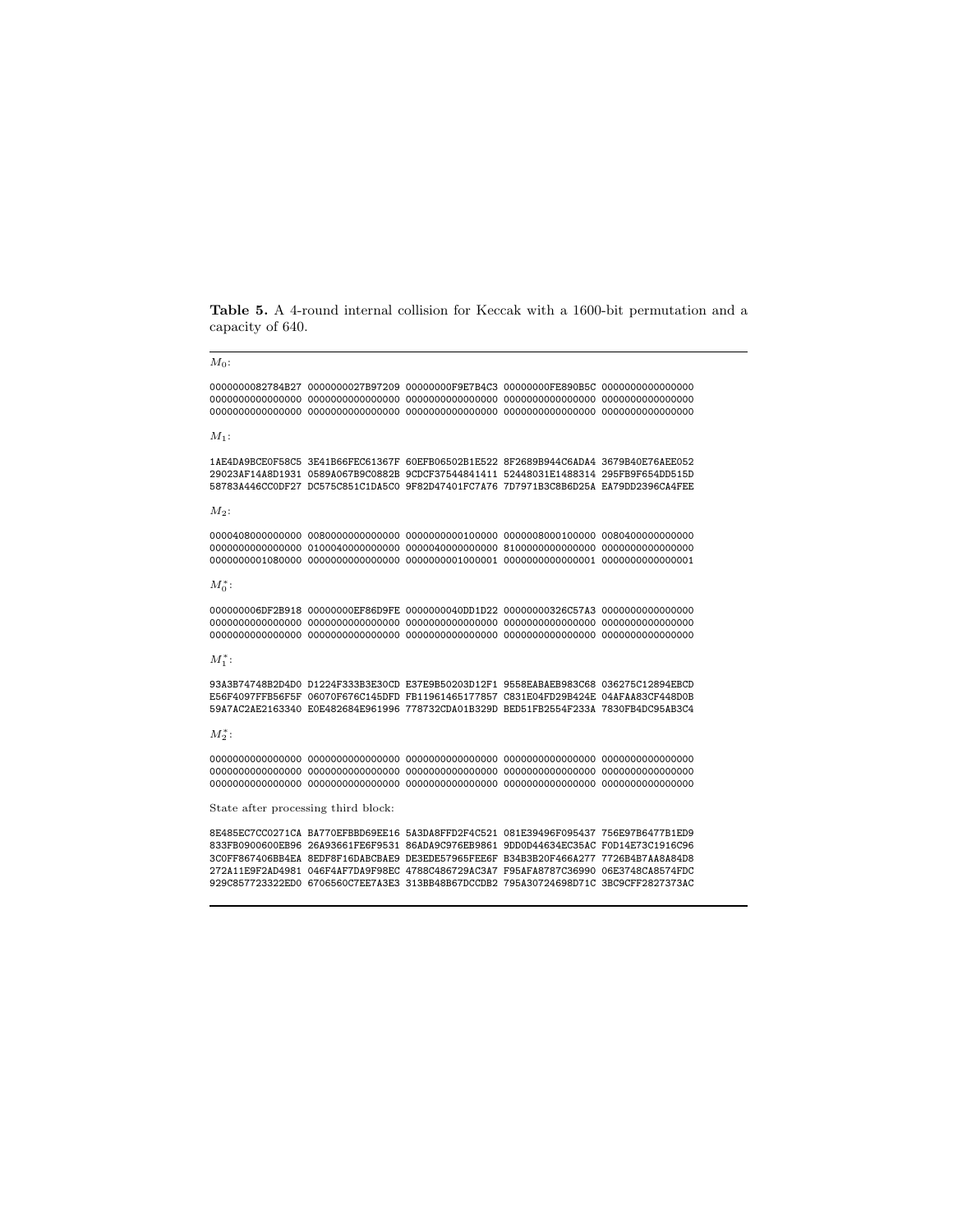# <span id="page-14-0"></span>B Results for Keccak with a 800-bit Permutation.

Table 6. The 4-round characteristic used for the second block to find a internal collision for Keccak with a 800-bit permutation and a capacity of 352. Note that a random first block was used in this case.

| Round | State                                                                                                                                                                                                                                        |
|-------|----------------------------------------------------------------------------------------------------------------------------------------------------------------------------------------------------------------------------------------------|
| 0     | 551c2e5a 5b7cc9a2 d7fab224 893-5cd9 f3a536f5<br>7198b13f c8fb3e45 c82abe5e e85886f1 226465c-<br>-a9f5-d6 d5b9-fb6 47926282 2538236- 996272ee<br>16f3b671 2fa-3-dd 3aad9-1e 6252-cfd 777383b4<br>7f928adf c7dcfa85 d8b21bf2 5bf4c55- 27dfd4dd |
| 1     | 9-25244a 4-721523 612e18b- 8-ae-689 b-e28e-c<br>b-242442 5-731563 61ae18b- 81ae-688 b-e28f-c<br>b-27244a 5-721563 612a18b- 81ae4688 b-e28e-c<br>b-25244a 5-7295e3 6-2e189- 81ae-688 3-c28e-c<br>b-25244a 5-721563 e1ae18b- 91ae8688 b-e2-e-c |
| 2     | 2------- 1------- -------- --------- ---<br>-------- 1------- -------- --------- --1-----<br>------- -------- -------- -------8- --1-----                                                                                                    |
| 3     |                                                                                                                                                                                                                                              |
| 4     | $2---8---1---8---3---8---2------2-1---$                                                                                                                                                                                                      |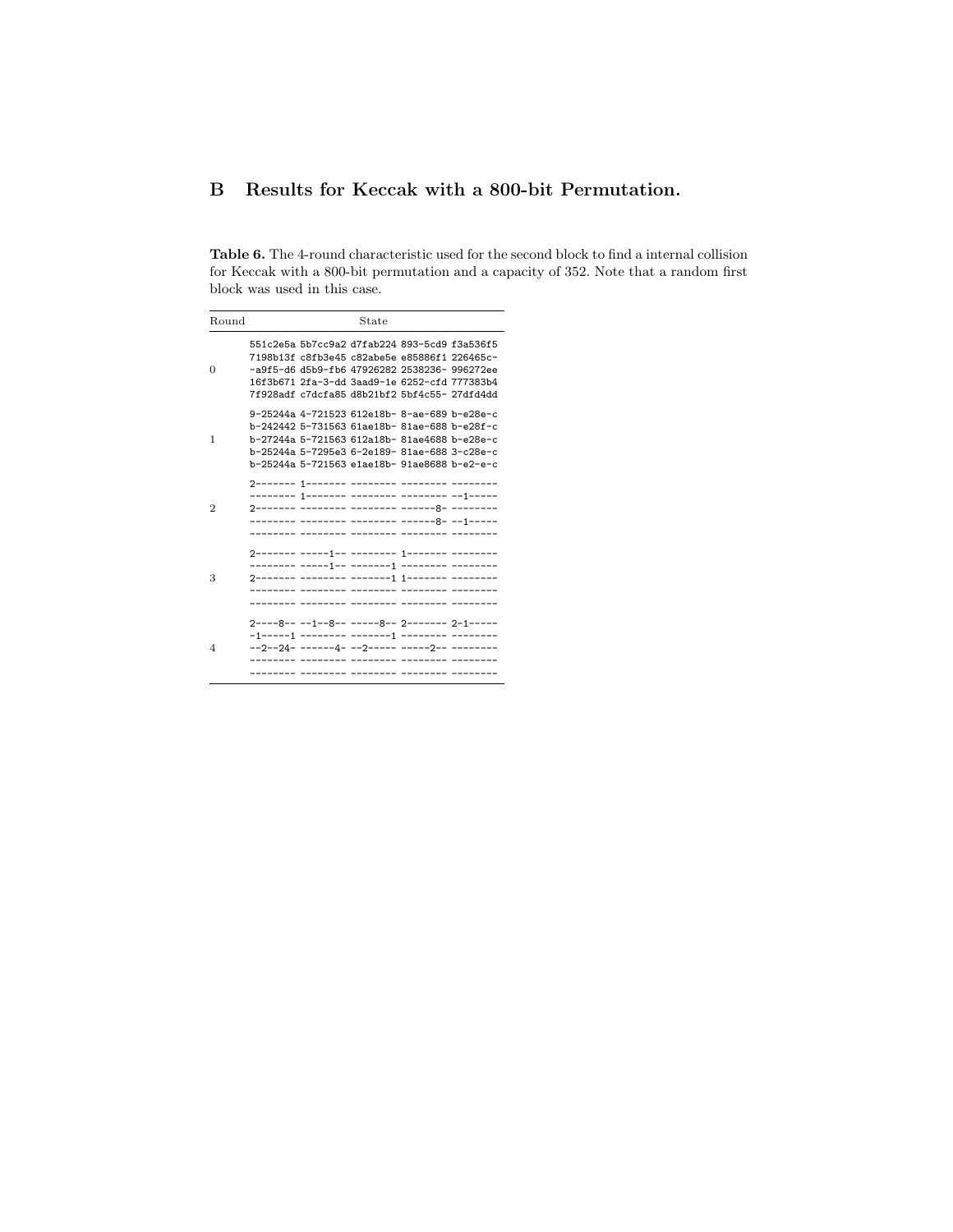Table 7. A 4-round internal collision for Keccak with a 800-bit permutation and a capacity of 352

 $M_0$ :

8F1075E0 EDFC1488 58EFE9FC 433877BD 00000000 00000000 00000000 00000000 00000000 00000000 00000000 00000000 00000000 00000000

 $M_1$ :

B051BED6 1DECB0DA D26B2923 01734BC7 2D2002D8 120AB268 10634585 16F789D1 4AD2F036 AF13E319 3DD3C552 0FF14835 8049189A 9786F56E

 $M_2$ :

20000800 00100800 00000800 20000000 20100000 01000001 00000000 00000001 00000000 00000000 00200240 00000040 00200000 00000200

 $M_0^*$ :

3BBBA6F0 97006B85 09124595 C63FA0D6 00000000 00000000 00000000 00000000 00000000 00000000 00000000 00000000 00000000 00000000

 $M_1^*$ :

1B9837F7 1FFE60AD 13269184 9F567790 6C0191B1 DF45607B 97EE79C4 D963BDDA 00FF2D4A BE6F08C8 1FFBDA2C B787E7C8 34F8358A 8EB37499

 $M_2^*$ :

00000000 00000000 00000000 00000000 00000000 00000000 00000000 00000000 00000000 00000000 00000000 00000000 00000000 00000000

State after processing third block:

85AF483E 0CED18F7 BC101BB2 2F2CC963 0DCE54BE 30C5B7F8 B5CE439A 465B540D 760424F3 006BB414 045BBB7A 7C14CDA7 F082AF8E 2BA59219 A730ACCD D5DBAE77 E1598F25 89373578 552A4091 E7D9C411 043CF740 A1D66CA3 F454A015 0E2A1D74 5FA83840